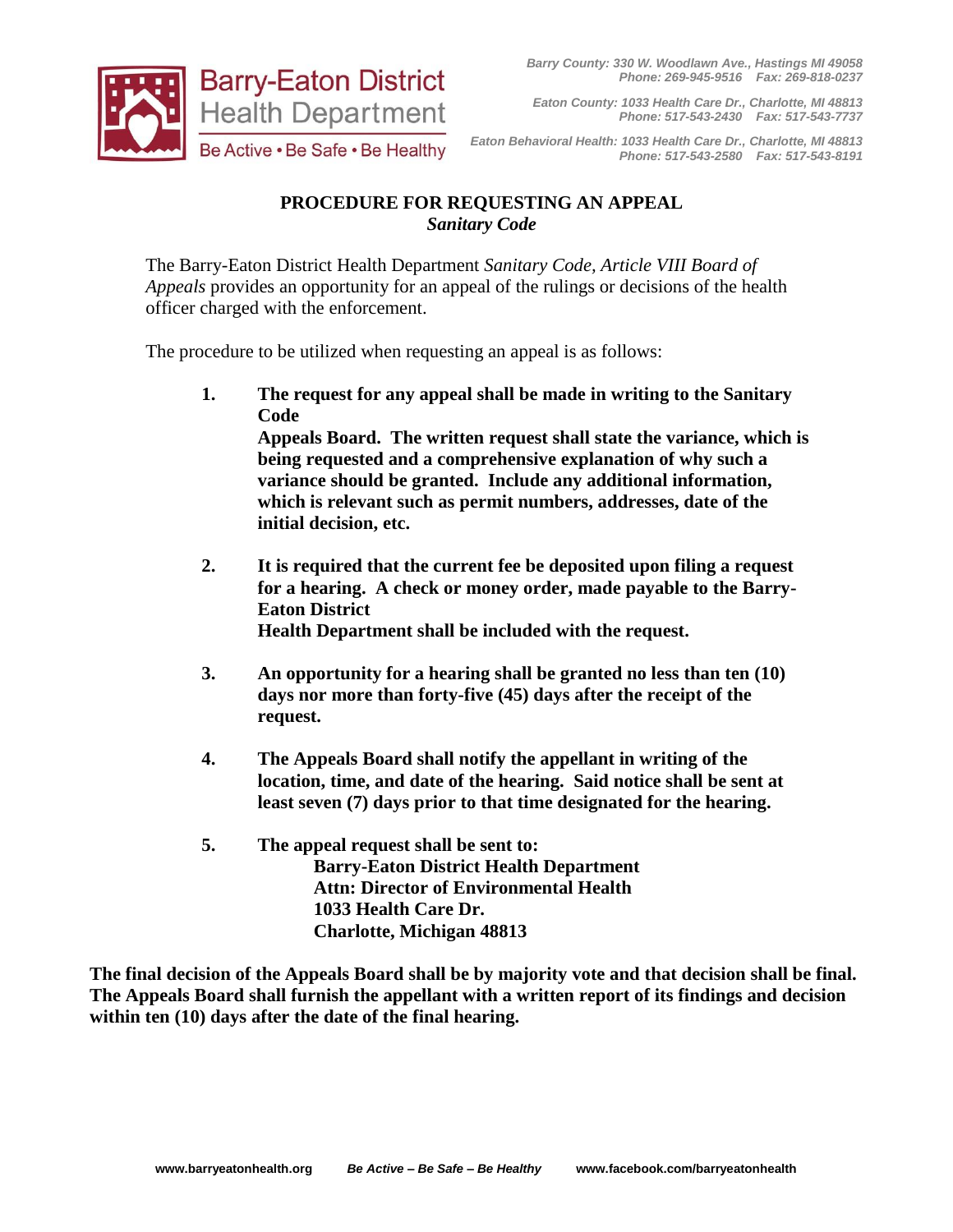

*Barry County: 330 W. Woodlawn Ave., Hastings MI 49058 Phone: 269-945-9516 Fax: 269-818-0237*

*Eaton County: 1033 Health Care Dr., Charlotte, MI 48813 Phone: 517-543-2430 Fax: 517-543-7737*

*Eaton Behavioral Health: 1033 Health Care Dr., Charlotte, MI 48813 Phone: 517-543-2580 Fax: 517-543-8191*

## **APPLICATION FOR HEARING**

RE: On-Site Water or Wastewater Findings

**Pursuant to the Barry-Eaton District Health Department** *Sanitary Code***, Article VIII Board of Appeals, I hereby seek an administrative review of the Barry-Eaton District Health Department action as explained below.**

|                                            |  |  | $E$ $\overline{\phantom{a}}$ |  |  |
|--------------------------------------------|--|--|------------------------------|--|--|
|                                            |  |  |                              |  |  |
| <b>Description of Proposal or Concern:</b> |  |  |                              |  |  |
|                                            |  |  |                              |  |  |
|                                            |  |  |                              |  |  |
|                                            |  |  |                              |  |  |
|                                            |  |  |                              |  |  |
|                                            |  |  |                              |  |  |
|                                            |  |  |                              |  |  |
|                                            |  |  |                              |  |  |
|                                            |  |  |                              |  |  |
|                                            |  |  |                              |  |  |
|                                            |  |  |                              |  |  |